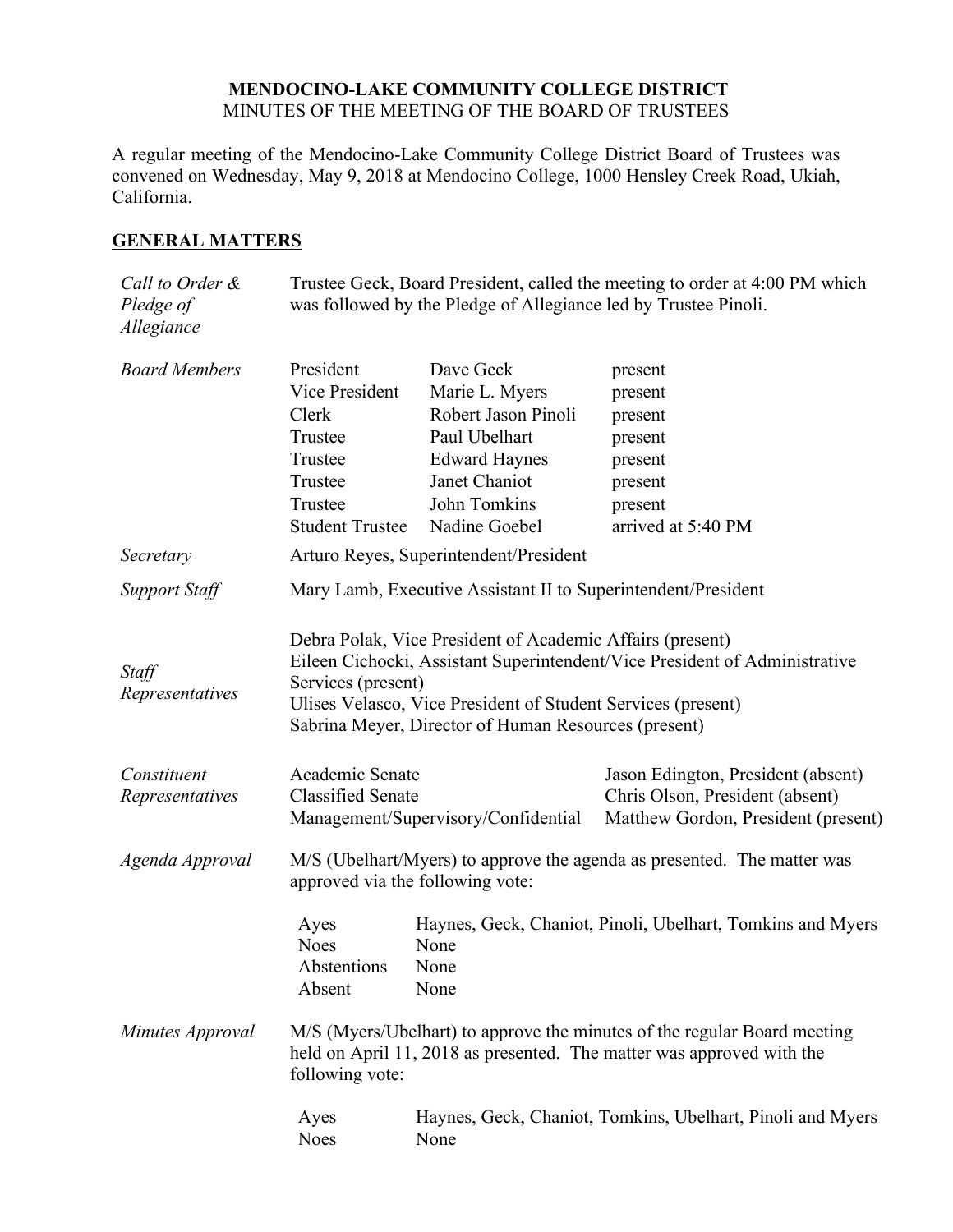| Abstentions | None |
|-------------|------|
| Absent      | None |

*Public Comments on Closed Session Items*

There were no comments from the public on the closed session items.

### **CLOSED SESSION**

The Board adjourned to Closed Session at 4:06 PM with Board President Geck stating items 2.1, 2.2, and 2.4 will be discussed in closed session.

#### **OPEN SESSION**

*Report of Action Taken in Closed Session* The Board returned to open session at 5:35 PM with Board President Geck reporting no action taken in closed session.

*Public Comments* • Steve Cardimona addressed the board regarding the "Discover the Coast" event taking place on June 9, 2018.

*Recognition of Retiree* The board recognized Susan Orozco for her 30 years of service to the district. Susan will be retiring June 30, 2018. Vice President Velasco provided highlights of her many accomplishments during her 27+ years at the college.

### **PRESIDENT AND ADMINISTRATION REPORT**

A written report was presented by Superintendent/President Reyes.

In addition to the information provided in his report, Superintendent/President Reyes informed the board Native American Motivation Day was a huge success with  $7<sup>th</sup>$  through  $12<sup>th</sup>$  grade students participating in the event. He thanked the staff and committee members who helped to coordinate the day's activities. He also recognized the MESA Vine and Dine event and the EOPS/CARE end of year ceremony as excellent events with many students and members of the community participating in recognizing our students and their successes.

He also recognized the staff and committee who coordinated the Lake Center Fiesta for doing a fantastic job. He added there were more people in attendance than for any other event held at that location.

He reminded the board that commencement is quickly approaching. We currently have 384 students signed up to graduate. Please make sure to bring your sunglasses & sunscreen as the platform party will be looking into the sun during the ceremony.

There was a very well attended Mental Health workshop conducted recently on campus over two days. He expressed his appreciation for those individuals who facilitated the training.

### **CONSENT AGENDA**

M/S (Pinoli/Chaniot) Board of Trustees does hereby approve the Consent Agenda as presented. The consent agenda was approved with the following vote: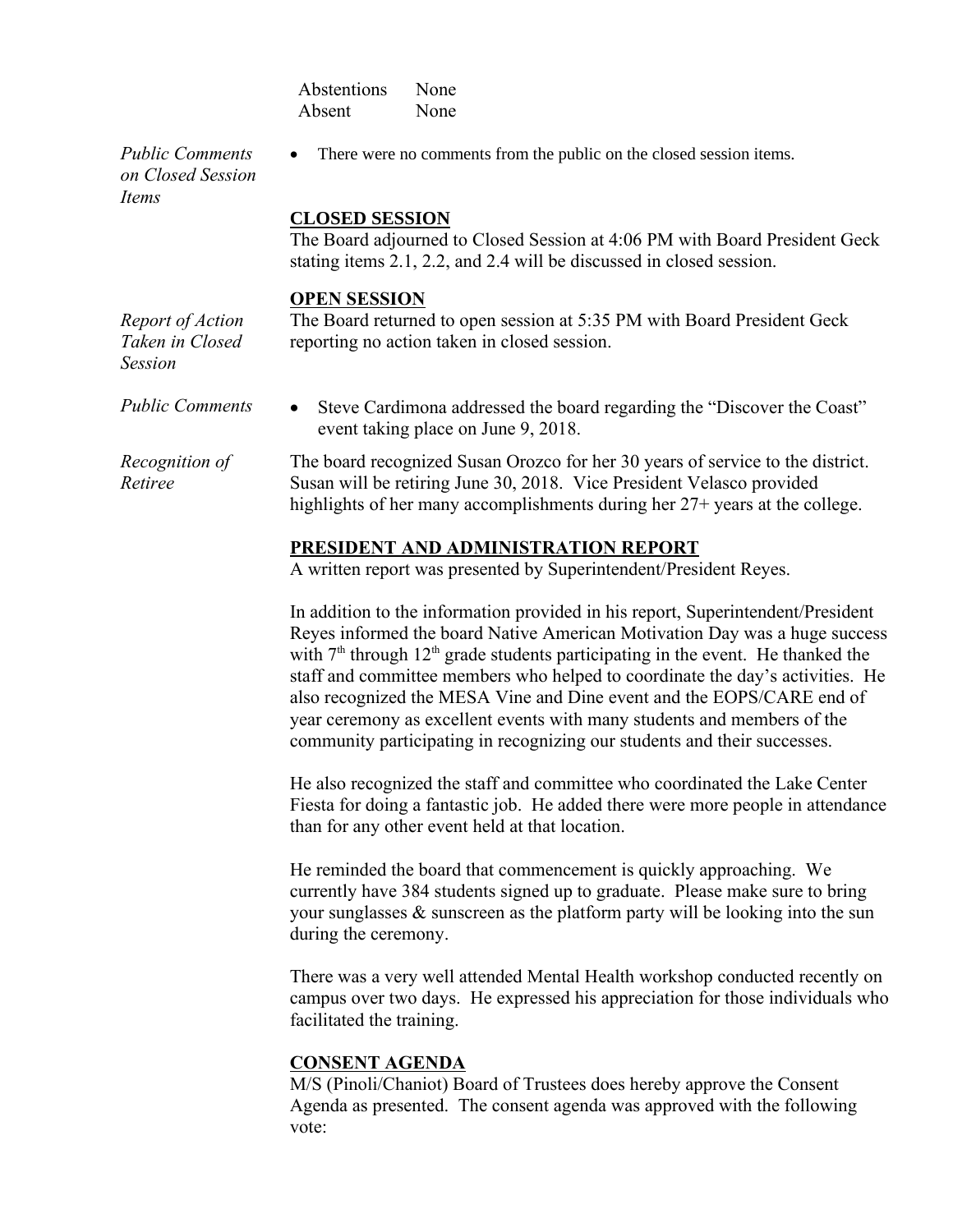|                                                                 | Ayes<br><b>Noes</b><br>Abstentions<br>Absent                                                                                                                                                                                                                                                  | Haynes, Chaniot, Geck, Tomkins, Ubelhart, Pinoli and Myers<br>None<br>None<br>None                                                    |  |
|-----------------------------------------------------------------|-----------------------------------------------------------------------------------------------------------------------------------------------------------------------------------------------------------------------------------------------------------------------------------------------|---------------------------------------------------------------------------------------------------------------------------------------|--|
|                                                                 | Items with an asterisk * were approved by one motion as the Consent Agenda.                                                                                                                                                                                                                   |                                                                                                                                       |  |
|                                                                 | <b>Personnel</b>                                                                                                                                                                                                                                                                              |                                                                                                                                       |  |
| $Employment -$<br>Short-Term<br><b>Employees</b>                | *RESOLVED, That the Mendocino-Lake Community College District Board of<br>Trustees does hereby ratify the employment of the short-term employees as<br>submitted and presented at the meeting pending receipt of all necessary<br>employment eligibility requirements.                        |                                                                                                                                       |  |
| $Employment - Part-$<br>Time Faculty                            | *RESOLVED, That the Mendocino-Lake Community College District Board of<br>Trustees does hereby approve employment of the Part-Time Faculty for the<br>Summer 2018 semester as submitted and presented at the meeting pending<br>receipt of all necessary employment eligibility requirements. |                                                                                                                                       |  |
| <i>Volunteers</i>                                               | *RESOLVED, That the Mendocino-Lake Community College District Board of<br>Trustees does hereby approve the list of volunteers as submitted and presented<br>at the meeting.                                                                                                                   |                                                                                                                                       |  |
| $Employment -$<br>Tenure Track<br>Faculty                       | *RESOLVED, That the Mendocino-Lake Community College District Board of<br>Trustees does hereby employ Jason Davis, full-time tenure track English faculty<br>effective August 17, 2018 pending receipt of all necessary employment<br>eligibility requirements.                               |                                                                                                                                       |  |
| $Employment -$<br>Classified<br>Administrator                   | *RESOLVED, That the Mendocino-Lake Community College District Board of<br>Trustees does hereby approve Classified Administrator contracts for Mariana<br>G. Martinez, CAMP Director and Janelle Bird, Director of Community<br>Relations and Communication as submitted and presented.        |                                                                                                                                       |  |
| Four 10-Hour Day<br>Work Week<br>$05/29/18$ through<br>08/03/18 | *RESOLVED, That the Mendocino-Lake Community College District Board of<br>Trustees does hereby approve the four ten-hour day agreement as submitted and<br>presented.                                                                                                                         |                                                                                                                                       |  |
| Fiscal Report as of<br>March 31, 2018                           | <b>Other Items</b>                                                                                                                                                                                                                                                                            | *RESOLVED, That the Mendocino-Lake Community College District Board of<br>Trustees does hereby accept the fiscal report as submitted. |  |
| <b>Student Trustee</b><br>Privileges                            | *RESOLVED, That the Mendocino-Lake Community College District Board of<br>Trustees does hereby adopt/maintain the Student Trustee privileges as presented                                                                                                                                     |                                                                                                                                       |  |
| Quarterly Fiscal<br>Status Report $-AB$<br>2910                 | *RESOLVED, That the Mendocino-Lake Community College District Board of<br>Trustees does hereby accept the quarterly fiscal status report as submitted.                                                                                                                                        |                                                                                                                                       |  |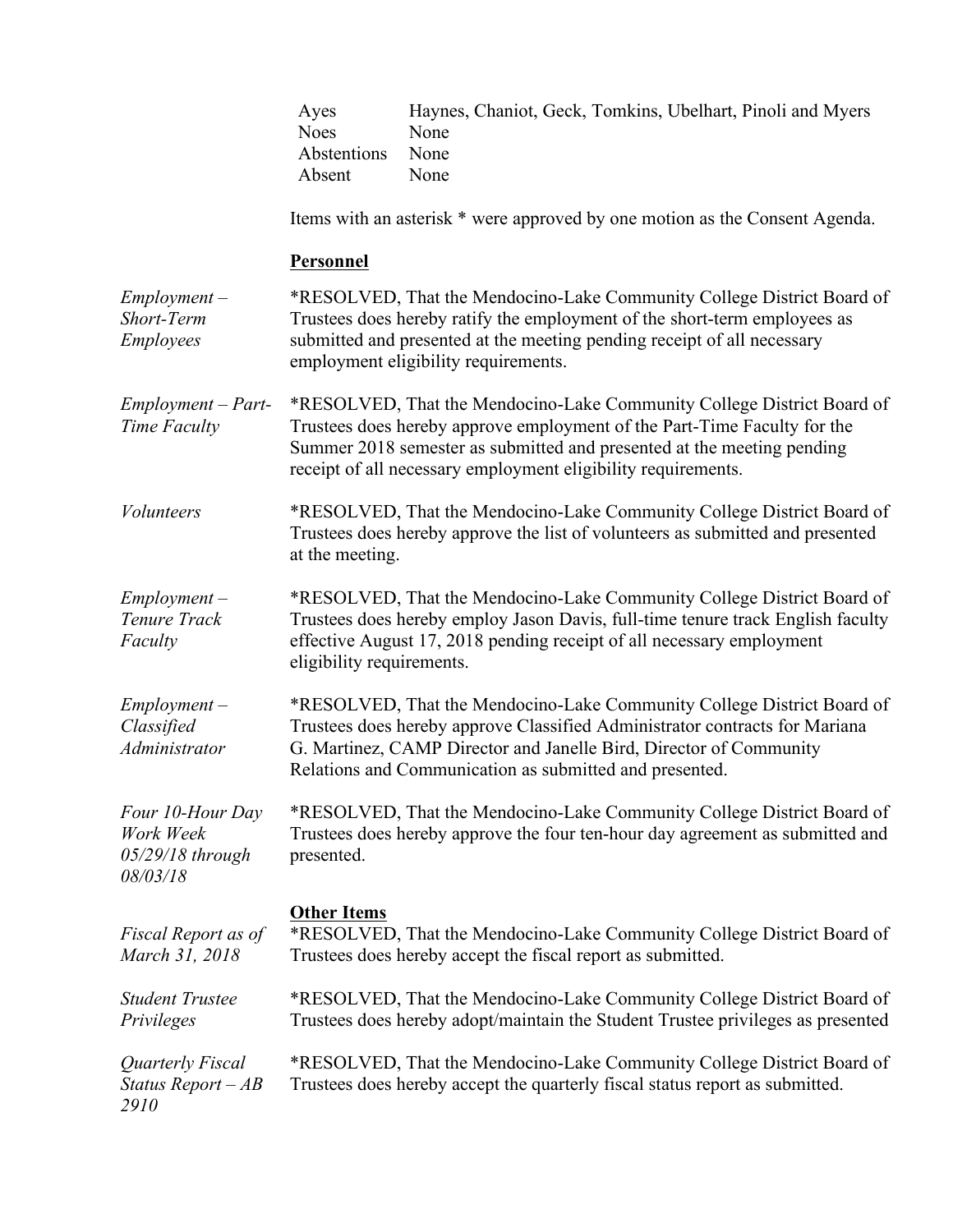| Recognition of<br>Newly Tenured<br>$Faculty - Time$<br>Certain 6:00<br>PM/Recess                            | President Geck called a recess at 7:03 PM to recognize newly tenured faculty<br>members Ginny Buccelli, Lisa Rosenstreich and David Pai.                                                                                                                                  |                                                                               |  |
|-------------------------------------------------------------------------------------------------------------|---------------------------------------------------------------------------------------------------------------------------------------------------------------------------------------------------------------------------------------------------------------------------|-------------------------------------------------------------------------------|--|
| Return to Open<br><b>Session</b>                                                                            | Board President Geck called the meeting back to order at 7:21 PM.                                                                                                                                                                                                         |                                                                               |  |
| Public Hearing on<br>Proposed Solar<br>Power Purchase<br>Agreement                                          | No members of the public addressed the board regarding the proposed solar<br>power purchase agreement.                                                                                                                                                                    |                                                                               |  |
|                                                                                                             | <b>ACTION ITEMS</b>                                                                                                                                                                                                                                                       |                                                                               |  |
| <b>Solar Power</b><br>Purchase<br>Agreement (PPA)<br>with ForeFront<br>Power – Resolution<br>$05 - 18 - 01$ | After reviewing the information presented and a lengthy discussion, the board<br>took the following action:                                                                                                                                                               |                                                                               |  |
|                                                                                                             | M/S (Tomkins/Ubelhart) that the Mendocino-Lake Community College District<br>Board of Trustees does hereby adopt resolution 05-18-01 as presented with the<br>following vote:                                                                                             |                                                                               |  |
|                                                                                                             | Ayes<br><b>Noes</b><br>Abstentions<br>Absent                                                                                                                                                                                                                              | Geck, Chaniot, and Myers<br>Tomkins, Ubelhart, Haynes, Pinoli<br>None<br>None |  |
|                                                                                                             | The motion failed.                                                                                                                                                                                                                                                        |                                                                               |  |
| <b>Big Picture Items</b>                                                                                    | Classified Senate Vice President Novelli presented information on the classified<br>constituent group equity work.                                                                                                                                                        |                                                                               |  |
|                                                                                                             | Amanda Xu, Director of the MESA program provided an overview of the<br>program. Several students from the MESA group made a presentation to the<br>board highlighting their recent trip to Washington, D.C. to participate in the<br>Eisenhower Fellowship presentations. |                                                                               |  |
|                                                                                                             | <b>INFORMATIONAL REPORTS</b>                                                                                                                                                                                                                                              |                                                                               |  |
| Ukiah Campus<br>Evacuation and                                                                              | An update was shared by Superintendent/President Reyes on the Ukiah campus<br>evacuation.                                                                                                                                                                                 |                                                                               |  |
| <b>General Security</b><br>Discussion                                                                       | Comments were shared by various members of the board as well as student<br>government representatives. Board members then discussed campus security at<br>great length.                                                                                                   |                                                                               |  |
| Mendocino College<br>Foundation, Inc.                                                                       | A written report was submitted by Katie Fairbairn, Executive Director of the<br>Mendocino College Foundation, Inc. as information.                                                                                                                                        |                                                                               |  |
| Constituents Group<br>Reports                                                                               | <b>Academic Senate</b><br>A written report was submitted by Academic Senate President Jason Edington.                                                                                                                                                                     |                                                                               |  |